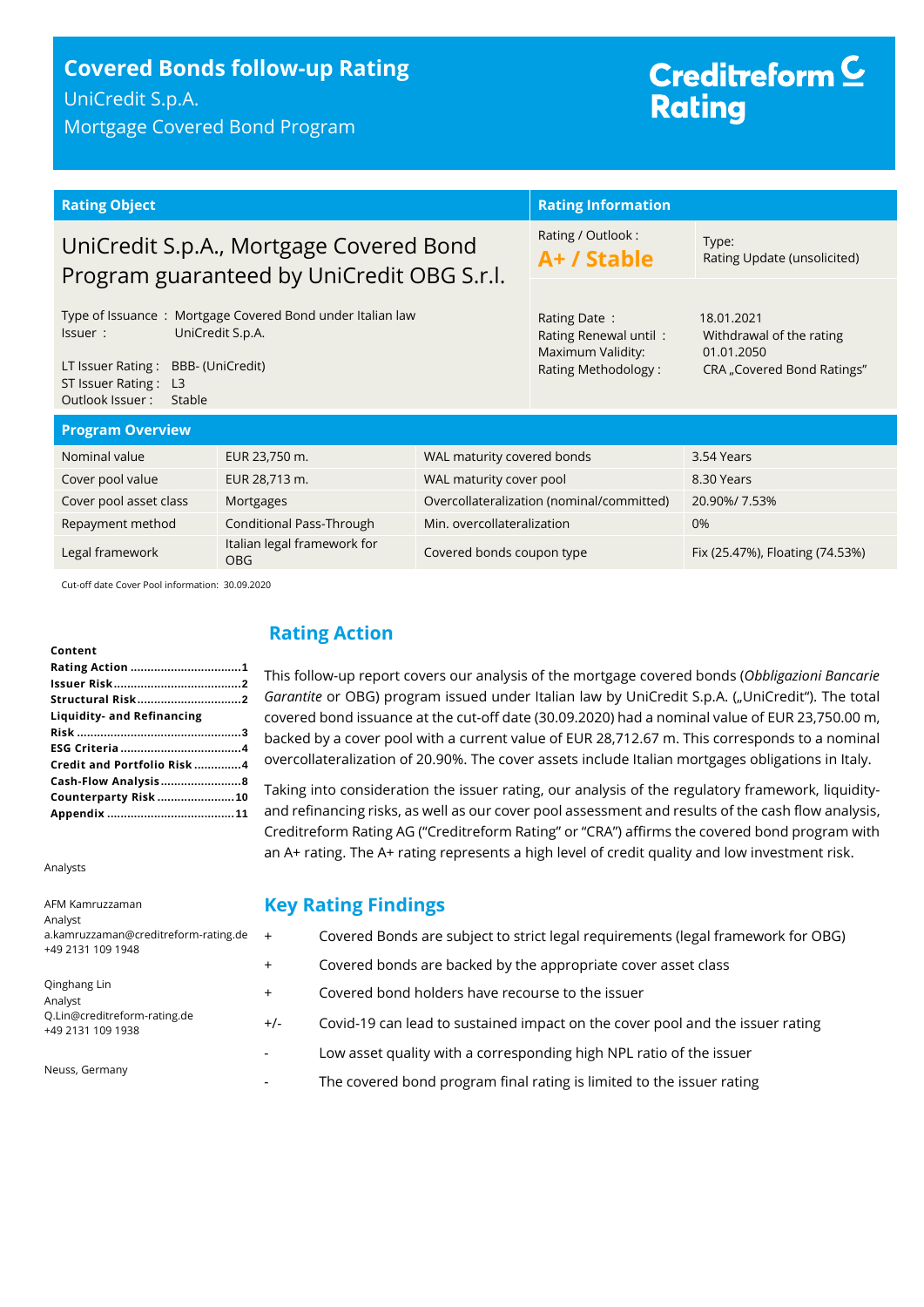Table1: Overview results

| <b>Risk Factor</b>               | <b>Result</b>                  |
|----------------------------------|--------------------------------|
| Issuer rating                    | BBB- (rating as of 01.10.2020) |
| + Legal and regulatory framework | +4 Notches                     |
| + Liquidity and refinancing risk | +1 Notch                       |
| = Rating after $1st$ uplift      | $A+$                           |
| Cover pool & cash flow analysis  | BBB-                           |
| + $2^{nd}$ rating uplift         | $+/-0$ Notch                   |
| = Rating covered bond program    | $A+$                           |

## <span id="page-1-0"></span>**Issuer Risk**

#### **Issuer**

Our rating of UniCredit SpA mortgage covered bond program is reflected by our issuer rating opinion of UniCredit SpA (Group) due to its group structure. Being a globally systematically important bank, UniCredit is the second largest bank in Italy in terms of total assets. CRA has affirmed the Long-term rating of UniCredit SpA (Group) at BBB- in a Rating Update dated 01.10.2020. Responsible for this decision, among other factors, were steadily declining operating expenses, diversified business model by geography and by income sources, low asset quality with a corresponding high NPL ratio and decreasing earnings figures. For a more detailed overview of the issuer rating, please refer to the webpage of Creditreform Rating AG.

## <span id="page-1-1"></span>**Structural Risk**

## **Transaction structure**

Figure1: Overview of Covered Bond emission | Source: UniCredit



#### **Legal and Regulatory Framework**

In Italy, no distinct and independent legal framework exists which specifies the regulation of covered bonds by law. Italy has firstly incorporated covered bonds in the legal set-up in 2005 by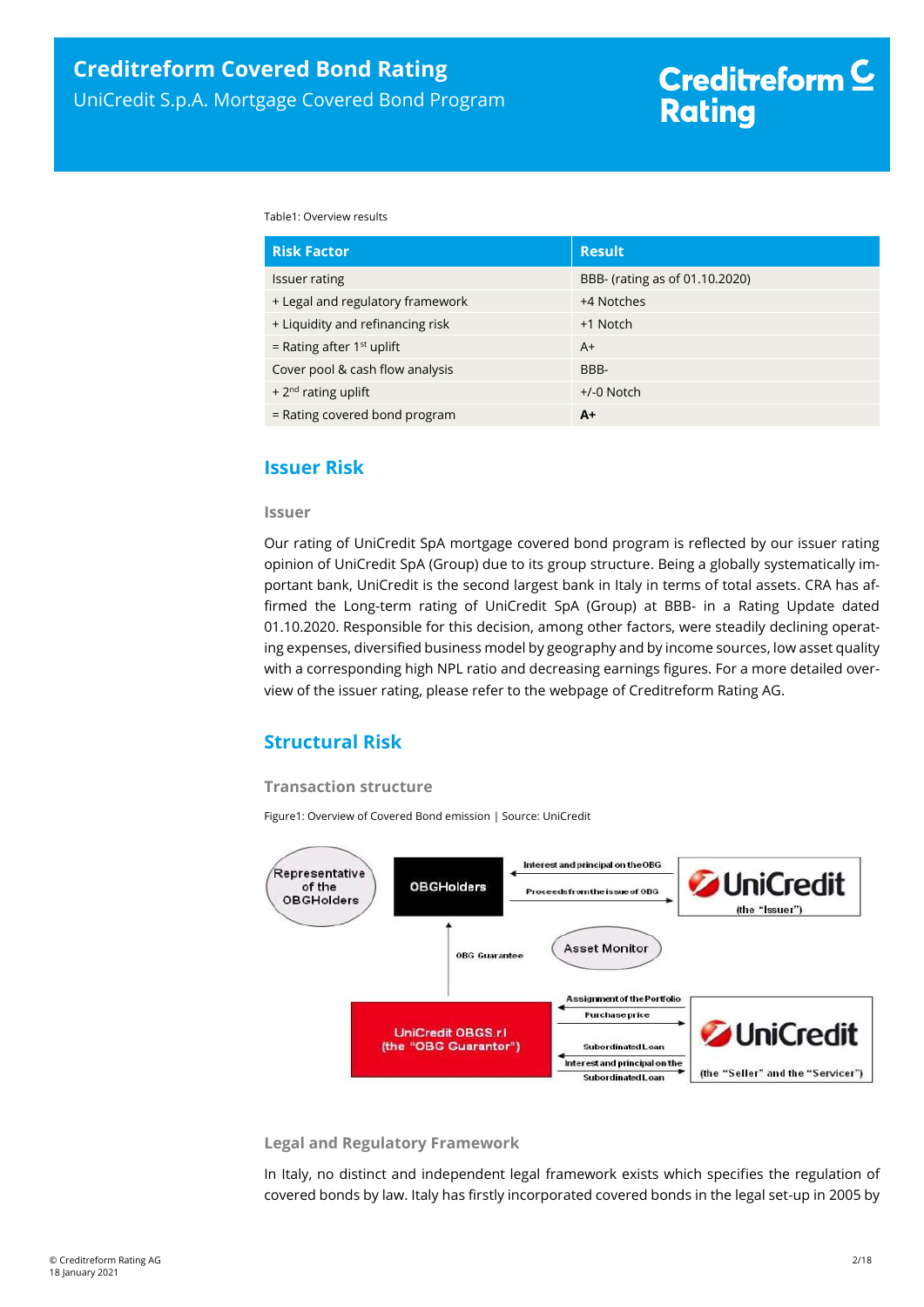amending the existing Italian securitization law (Law no. 130/1999) on the basis of two additional articles (Law no. 80/2005) dealing with the administration and issuance of Italian covered bonds ('Obbligazioni Bancarie Garantite' (OBG)).

While Italian banks do not need a special license to issue covered bonds, a credit institution delegates eligible cover assets to a special purpose vehicle (SPV), which grants a guarantee for the issued covered bonds in favour of the covered bond holders.

The covered bondholders have direct recourse to the issuer and a preferential claim to the cover pool assets secured primarily by residential mortgages, commercial mortgages, public sector loans and senior mortgage-backed securities, while issuers decide on the structure of cover pools on their own.

All assets transferred to the SPV are part of the cover pool. The geographical scope of legitimate mortgage assets and public sector assets is confined to EEA countries and to Switzerland, while regulatory arrangements are present to ensure that the cover assets are enforceable in the corresponding jurisdiction.

The Italian legal framework stipulates that an external asset monitor have to be nominated by the issuer and he or she has to supervise the accuracy of the transactions, the soundness of the cover assets as well as the reliability of the covered bond guarantee in favour of the covered bond holders.

In case of issuer default, the legal framework has set out duties and powers regarding the special administrative function - i.e. the ongoing management of the covered bonds - which is governed in an independent way and on behalf of the covered bond holders' preferential interests.

In general, we considered the structural framework in Italy as positive as the legal framework for OBG defines clear rules to mitigate risks in particular regarding insolvency remoteness, asset segregation, investor's special claim vis-à-vis other creditors, the roll and appointment of a special administrator, among other provisions. Due to those reasons we have set a rating uplift of four (+4) notches for the structural framework for covered bonds in Italy under OBG.

## <span id="page-2-0"></span>**Liquidity- and Refinancing Risk**

According to the legal framework and the Italian Ministry of Economy, assets have to be at least the same amount as the covered bonds outstanding on a nominal and a NPV basis. Thus, Italy requires issuing banks to stick to an overcollateralization (OC) level of at least 0% on a nominal and a NPV basis.

No requirements with respect to liquidity risks, i.e. a mandatory liquidity buffer, are specified within the legal framework. However, nominal and present value coverage tests have to be undertaken every six months.

While coverage tests have to be conducted, the legal framework does not stipulate any prescription to do stress tests. However, derivative instruments can be an additional measure to hedge market risks, like interest rate and currency risks.

In the event of the issuer's insolvency, the framework stipulates that the special administrator can sell assets of the cover pool or use them as a guarantee for liquidity operations if liquidity shortfalls are foreseeable.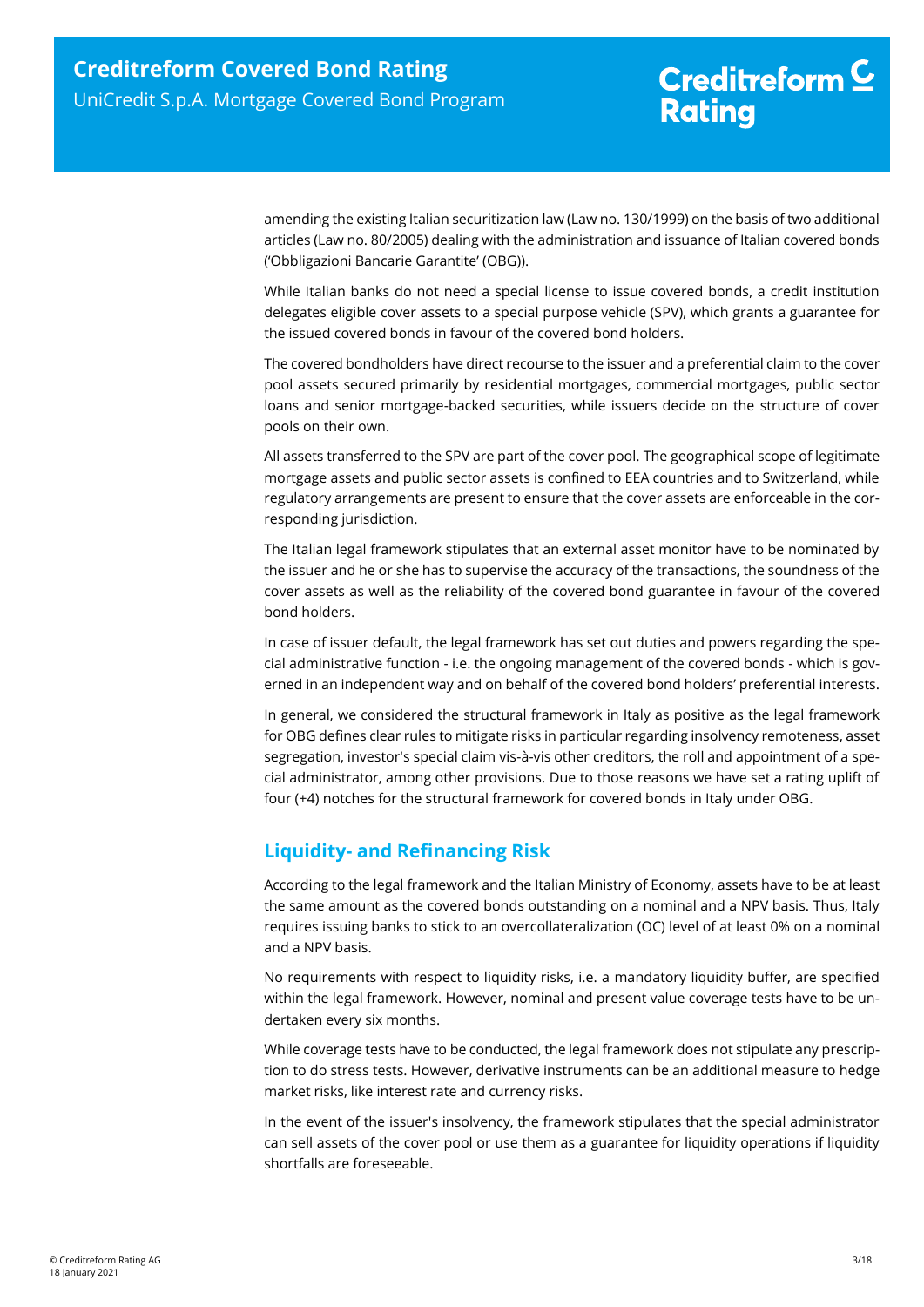The European Commission on November 2019 has also adopted the legislative package to provide for enhanced harmonisation of the EU covered bond market. Each of the Member States shall implement the Covered Bond Directive by 8 July 2021 and the national measures shall be applied at the latest from 8 July 2022. Once fully implemented, the directive might have a potential impact on legal and regulatory framework on the issuer and the covered bonds of each EU member states.

In general, sufficient structural safeguards are not established due to the absence of compulsory liquidity buffers and no obligation to conduct stress tests for interest rate and currency risks. In addition, Refinancing risks may not be structurally reduced under the hard bullet repayment structure, which can only be cushioned by sufficiently high OC or by other liquid funds. Nevertheless, we assess the overall legal provisions on liquidity management for covered bonds (OBG) programs issued in Italy and set a rating uplift of only one (+1) notch.

For a more comprehensive overview of the regulatory framework for Italian covered bond program OBG and an overview of the conditional pass through maturity structure, please refer to our initial rating report of UniCredit mortgage covered bond program published on 2019.

## <span id="page-3-0"></span>**ESG Criteria**

CRA generally takes ESG-relevant factors (environmental, social and governance) into account when assessing Covered Bond ratings. Overall, ESG factors have a significant impact on the current rating of this Covered Bond program. CRA identifies governance factors, in particular, to have a highly significant impact on Covered Bond ratings. Since Covered Bonds are subject to strict legal requirements, regulatory risk plays an important role in assessing the credit rating.

We considered the structural framework in Italy as positive as the legal framework for OBG defines clear rules to mitigate risks in particular regarding insolvency remoteness, asset segregation, ivestor's special claim vis-à-vis other creditors, the roll and appointment of a special administrator, among other provisions. However, no requirements with respect to liquidity risks, i.e. a mandatory liquidity buffer, are specified within the legal framework. Additionally, Risk management and internal controls as well as the macroeconomic factors such as hedging strategies, interest rates and yield curve are considered to have a highly significant impact on the assessment of the credit rating. Other individual factors with a potential key rating influence were not identified, and therefore did not affect the final rating.

## <span id="page-3-1"></span>**Credit and Portfolio Risk**

## **Cover pool analysis**

The analysis of the cover pool is based on public information which has been made available by the Issuer, in particular the Harmonised Transparency Template ("HTT") as per regulatory requirements. This information was sufficient according to CRA´s rating methodology "Covered Bond Ratings".

At the cut-off-date 30.09.2020, the pool of cover assets consisted of 353,594 debt receivables, of which 100.00% are domiciled in Italy. The total cover pool volume amounted to EUR 28,712.67 m in residential (96.89%), commercial (3.11%) and others (0.00%) loans.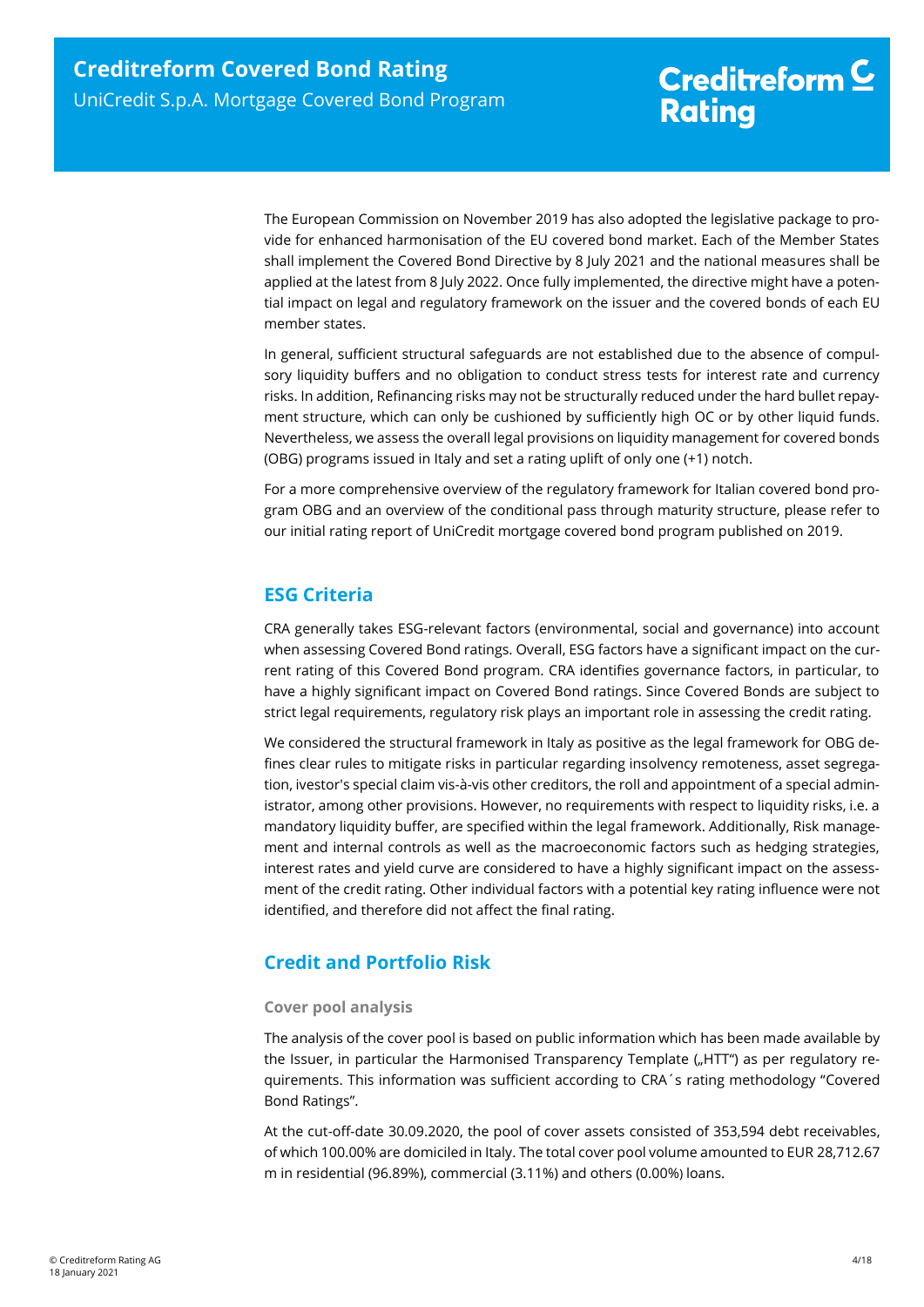The residential cover pool consists of 348,388 mortgage loans having an unindexed weighted average LTV of 48.67%. The non-residential cover pool consists of 5,206 mortgage loans having an unindexed weighted average LTV of 22.61%. The ten largest debtors of the portfolio total to 0.45%. [Table 2](#page-4-0) displays additional characteristics of the cover pool:

<span id="page-4-0"></span>Table 2: Cover pool characteristics | Source: UniCredit

| <b>Characteristics</b>            | <b>Value</b>   |
|-----------------------------------|----------------|
| Cover assets                      | EUR 28,713 m.  |
| Covered bonds outstanding         | EUR 23,750 m.  |
| Substitute assets                 | EUR 1772.75 m. |
| Cover pool composition            |                |
| <b>Mortgages</b>                  | 93.83%         |
| Substitute assets                 | 6.17%          |
| Other / Derivative                | 0.00%          |
| Number of debtors                 | <b>NR</b>      |
| Mortgages Composition             |                |
| <b>Residential</b>                | 96.89%         |
| Commercial                        | 3.11%          |
| Other                             | 0.00%          |
| Average asset value (Residential) | EUR 74.92 k.   |
| Average asset value (Commercial)  | EUR 160.89 k.  |
| Non-performing loans              | 0.0%           |
| 10 biggest debtors                | 0.45%          |
| WA seasoning                      | 78.46 Months   |
| WA maturity cover pool (WAL)      | 8.30 Years     |
| WA maturity covered bonds (WAL)   | 3.54 Years     |

We have listed an extended view of the composition of the cover pool in the appendix section "Cover pool details". The following chart displays the maturity profile of the cover assets at the cut-off date 30.09.2020 (see [figure 2\)](#page-4-1):

<span id="page-4-1"></span>Figure 2: Distribution by remaining time to maturity I Source: UniCredit

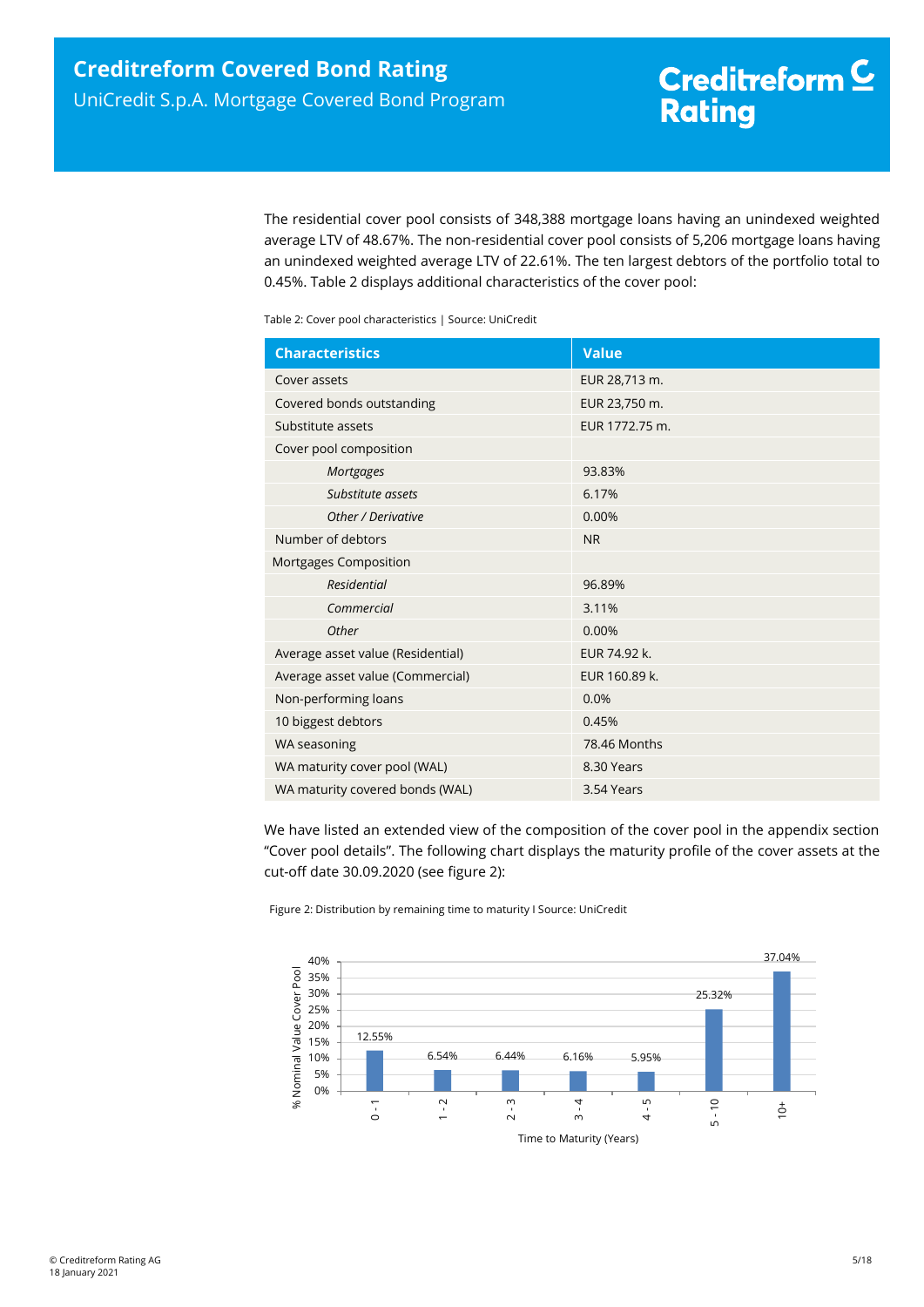# <span id="page-5-1"></span>Creditreform<sup>C</sup> **Rating**

## **Maturity profile**

The following charts present the cash flow profile of the Issuer (see [figure 3](#page-5-0) an[d figure 4\)](#page-5-1): Figure 3: Cover asset congruence | Source: UniCredit Figure 4: Amortization profile | Source: UniCredit

<span id="page-5-0"></span>

During its cash flow modelling, CRA has taken into consideration the maturity structure of cover assets and liabilities. This structure was an integral part of the cash flow analysis.

### **Interest rate and currency risk**

This covered bond program does not use derivatives to hedge interest rate- and currency risks. In addition, the legal framework does not stipulate any obligatory stress tests to anticipate interest rate and currency discrepancies. However, all the cover assets and covered bonds are denominated in euros that mitigates the currency risks. On the other hand, 53.77% of cover pool assets and 74.53% of covered bonds have floating interest rates, which possess significant interest rate risks. Therefore, CRA has applied interest rate stresses on the cash flows at each rating level according to the methodology.

Table 3: Program distribution by currency | Source: UniCredit

| <b>Currency</b> | <b>Volume</b> | Share (%) |
|-----------------|---------------|-----------|
| Cover Pool      |               |           |
| <b>EUR</b>      | 28,713 m      | 100.00%   |
| Covered Bond    |               |           |
| <b>EUR</b>      | 23,750 m      | 100.00%   |

Figure 5 shows the types of interest rate used in this program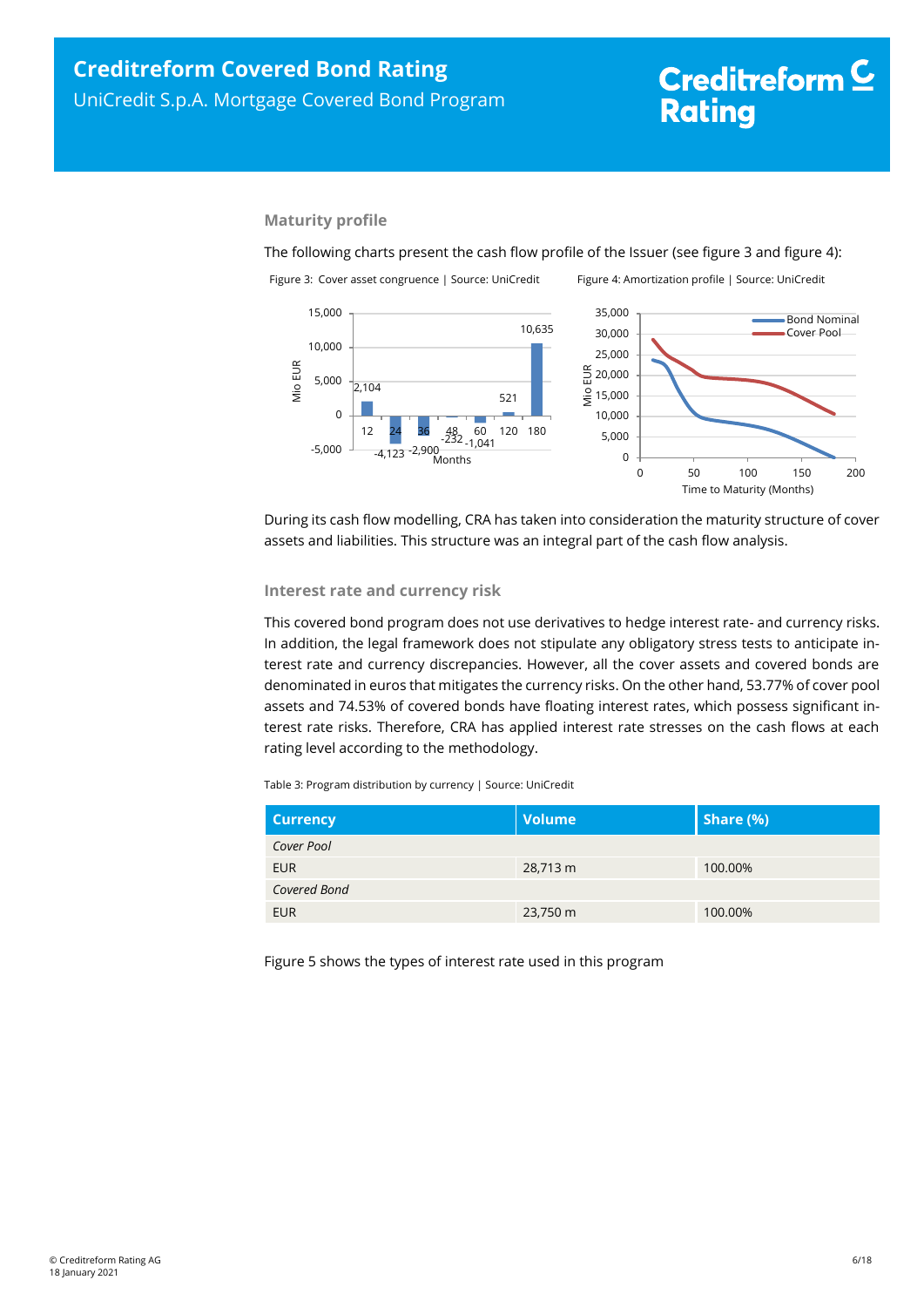

Figure 5: Type of interest rate | Source: UniCredit

## **Credit Risk**

The credit risk assessment for Mortgage Covered Bond have been determined in accordance with CRA rating methodology for Covered Bonds by means of historical data and particular parameters from the Covered Bonds.

Due to the high granularity of mortgage pools we have characterized these portfolios as big enough and with a homogeneous composition i.e. ("Large Homogeneous Portfolio", LHP). Furthermore, under that premise we have assumed that it is possible to derive a loss distribution. CRA has used the issuer's historical NPL ratios to derivate a conservative default rate proxy for the approximation through the LHP distribution. For the UniCredit, it has been assumed an expected default rate of 5.96% for the LHP. Furthermore, CRA has considered a 15,00% correlation to define the LHP distribution. [Table 4](#page-6-0) disclosed the expected default rate for each relevant rating level.

In order to derive recovery and loss-severity base case assumption, CRA has used historical data from mortgage price indexes. To determine loan-level recovery assumptions the resulting stressed recoveries assumptions were compared with the portfolio's existing loan-to-value ratios (LTVs).

Based on the default rates and taking into account the recovery assumptions, the following loss assumptions were determined for the current cover pool (se[e Table 4\)](#page-6-0)

| <b>Rating</b> | <b>Default Rate (%)</b> | <b>Recoveries (%)</b> | <b>Expected Loss (%)</b> |
|---------------|-------------------------|-----------------------|--------------------------|
| A-            | 60.87%                  | 55.52%                | 27.07%                   |
| BBB+          | 60.06%                  | 57.45%                | 25.56%                   |
| <b>BBB</b>    | 59.19%                  | 59.65%                | 23.88%                   |
| BBB-          | 57.91%                  | 62.98%                | 21.44%                   |
| BB+           | 55.78%                  | 68.84%                | 17.38%                   |
| <b>BB</b>     | 53.29%                  | 76.38%                | 12.59%                   |
| BB-           | 50.40%                  | 82.04%                | 9.05%                    |

<span id="page-6-0"></span>Table 4: Cover Pool Base case assumptions | Source: CRA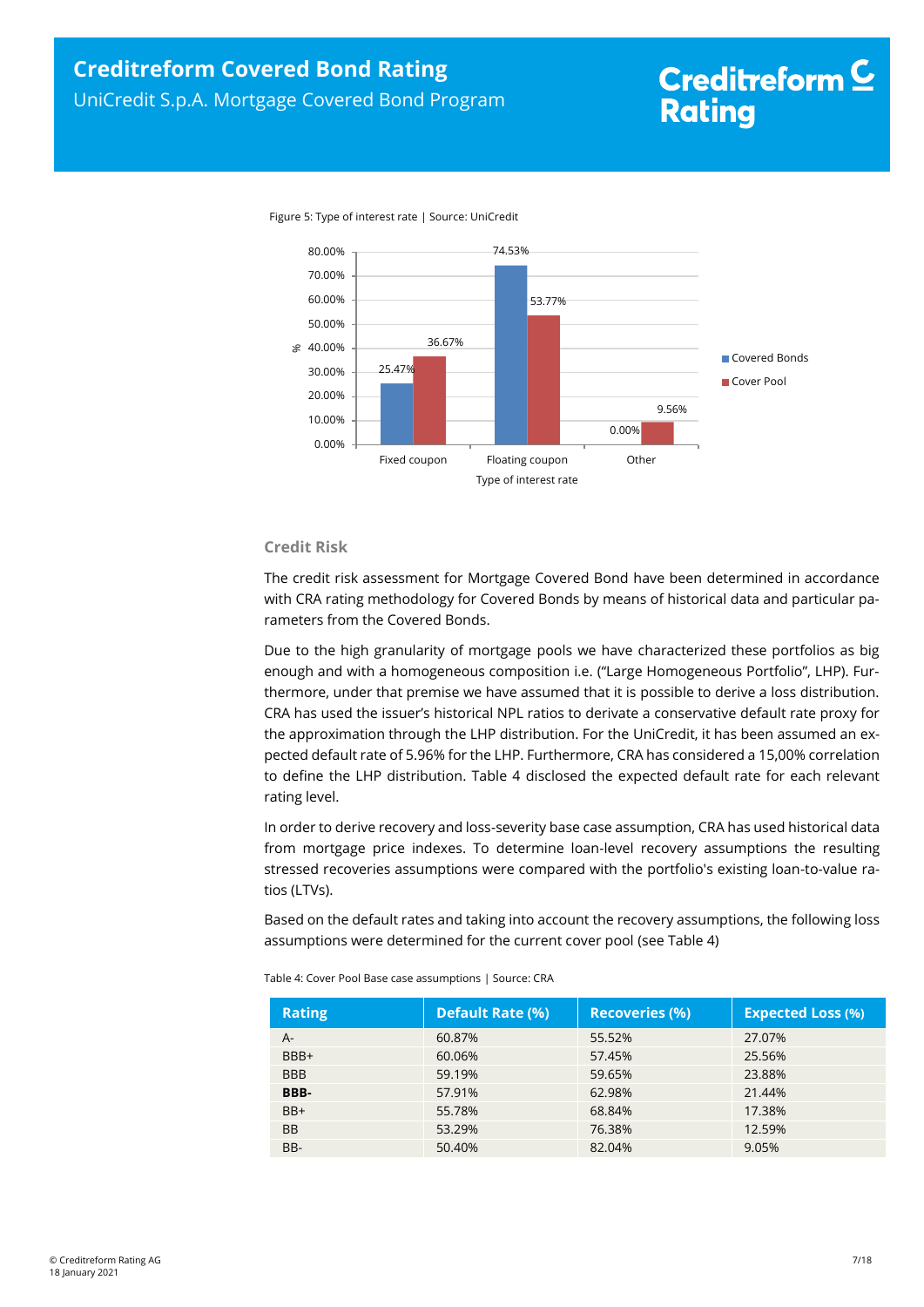## <span id="page-7-0"></span>**Cash-Flow Analysis**

## **Model Assumptions**

Based on public information and using the base case loss assumptions, we implement a scenario-based cash flow model. This model aims to test the ability of the structure to service all covered bonds according to their payment profile in diverse stress scenarios. The CRA cash flow analysis assumes that the Issuer has defaulted, i.e. all obligations will be met using cash flows from the cover pool assets only. We also assume that no additional assets will be added to the cover pool during the wind-down phase.

This covered bond program issues covered bonds in the form of conditional pass through maturity structure, i.e. a final repayment with up to 38 years extension optionality at the end of the term. During its cash-flow analysis, CRA assumes that the covered bonds become pass-through and the legal maturities of the bonds are extended until the above-mentioned period.

The cash-flow analysis considers, among other factors, asset value haircuts ("asset-sale discount"), and the possible positive yield spread between covered assets and covered bonds ("yield spreads"). CRA, using available public information (i.e. issuer's annual accounts), has derived estimations for yield spreads.

However, for liquidity needs due to asset-liability mismatches, the guarantor may sell a random part of the cover assets in every six months if only sale proceeds are sufficient to redeem the relevant pass-through cover bonds without incurring a loss. During its cash-flow analysis, CRA, therefore, assumes that no fire sale of the cover assets takes place during the pass-through phase (see [table 5\)](#page-7-1):

| <b>Rating level</b> | <b>Asset-Sale Discount</b> | <b>Yield Spread</b> |
|---------------------|----------------------------|---------------------|
| $A -$               | 0.00%                      | 1.29%               |
| BBB+                | 0.00%                      | 1.30%               |
| <b>BBB</b>          | 0.00%                      | 1.31%               |
| BBB-                | 0.00%                      | 1.32%               |
| BB+                 | 0.00%                      | 1.34%               |
| <b>BB</b>           | 0.00%                      | 1.35%               |
| BB-                 | 0.00%                      | 1.36%               |

<span id="page-7-1"></span>Table 5: Cash-Flow Model assumptions | Source: CRA

## **Rating Scenarios**

In our cash flow model rating scenarios have been tested considering several central input parameters, such as:

- Portfolio composition (diversification, concentration, granularity)
- Probability of default of cover assets
- Correlations of cover assets and systematic risk factors
- Recoveries
- Maturity profile of covered bonds and cover assets (ALM)

Within a BBB- rating scenario, the cash flow model showed that obligations can be paid fully and in a timely manner. Overall, the cash flow analysis revealed that the portfolio, given all used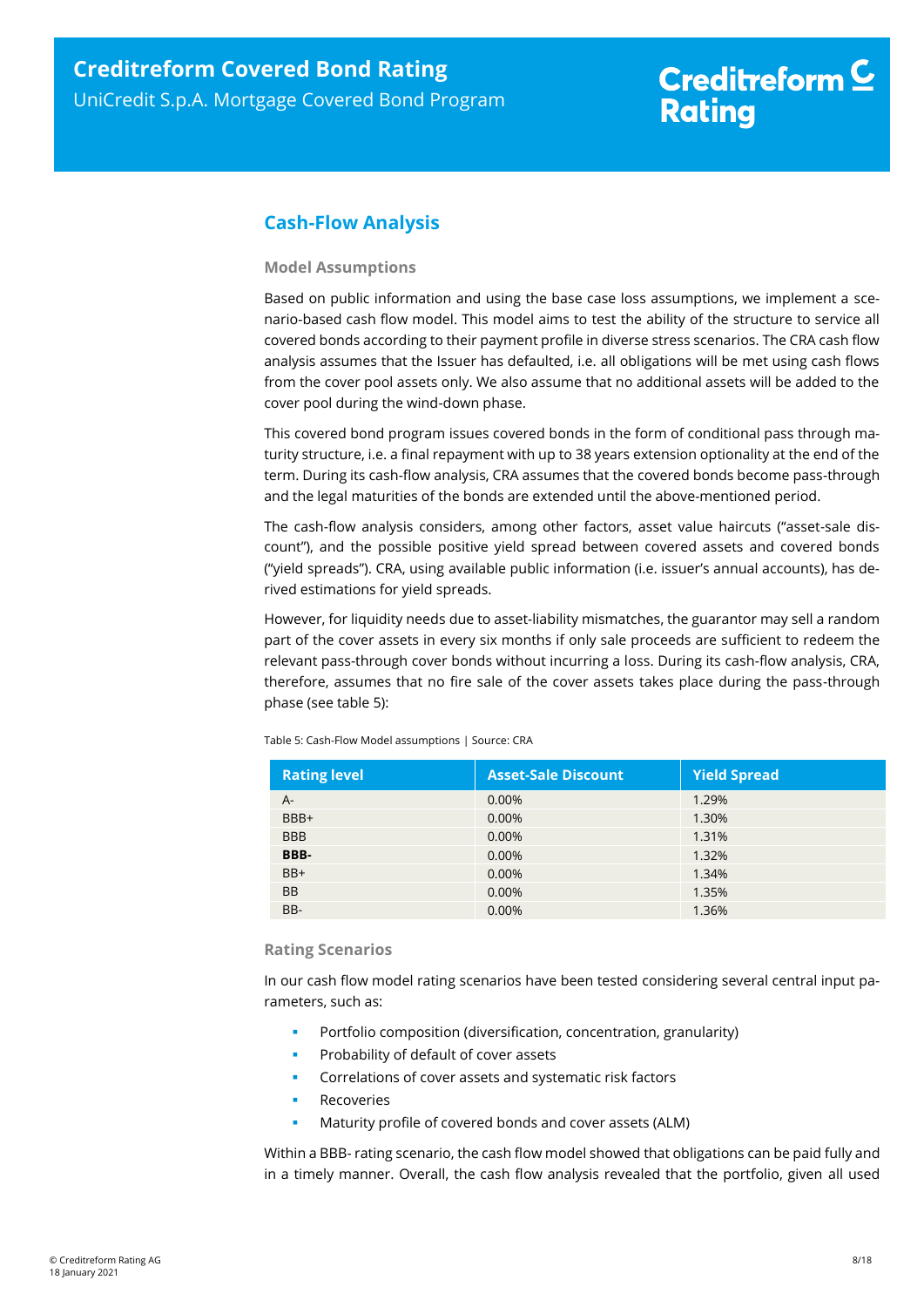information as of 30.09.2020, may ensure the repayment of bonds' nominal capital notwithstanding the occurrence of the presented stressed scenarios.

## **Overcollateralization Break-Even Analysis**

CRA also performed a break-even OC analysis taking into considerations the following drivers: ALM, Loss level, Interest rate spreads, foreign currency mismatches and Recoveries. Performing the break-even OC analysis, we took rating-level specific stressed outcomes into account. Based on these analyses, the maximum OC required for each relevant rating level during the whole period has been presented in [table 6.](#page-8-0)

<span id="page-8-0"></span>Table 6: Breakeven Analysis | Source: CRA

| <b>Rating Level</b> | <b>Break-Even OC</b> |
|---------------------|----------------------|
| $A -$               | 25.66%               |
| BBB+                | 23.55%               |
| <b>BBB</b>          | 21.29%               |
| BBB-                | 18.15%               |
| $BB+$               | 13.26%               |
| <b>BB</b>           | 7.92%                |
| BB-                 | 7.53%                |

### **Sensitivity Analysis**

CRA also evaluates the sensitivity of the structure and program with respect to important input parameters. In particular, the following factors have been varied:

- Credit quality of cover assets
- Recoveries

The following table presents the rating impact of a decline in recoveries and an increase in the credit risk of single debtor. Starting from the best-case, which is represented by our base case assumptions, the analysis reveals the sensitivity of the rating with respect to recovery rates and credit risk. The worst-case scenario, in which we reduce recoveries by 50% and increase credit risk by 50%, the impact can be seen by a change in the implied rating. Based on the base case, there is a high sensitivity of rating in terms of decreased recovery rates and increased defaults. In the worst-case scenario, i.e. a 50% decrease in the base case assumptions leads to a reduction in the base-case rating by 8 notches (see [Table 7\)](#page-8-1):

<span id="page-8-1"></span>Table 7: Covered Bond Program Sensitivity: Credit Quality und Recovery Rates | Source: CRA

| Recovery<br><b>Defaults</b> | <b>Base Case</b> | $-25%$    | $-50%$     |
|-----------------------------|------------------|-----------|------------|
| <b>Base Case</b>            | BBB-             | <b>BB</b> | B-         |
| $+25%$                      | BB+              | $B+$      | <b>CCC</b> |
| $+50%$                      | <b>BB</b>        | B         | CC         |

In general, based on the presented cash flow analysis results, the rating of the cover pool within our covered bond program rating has been set at BBB-. Consequently, the secondary rating uplift was set at zero (0) notch.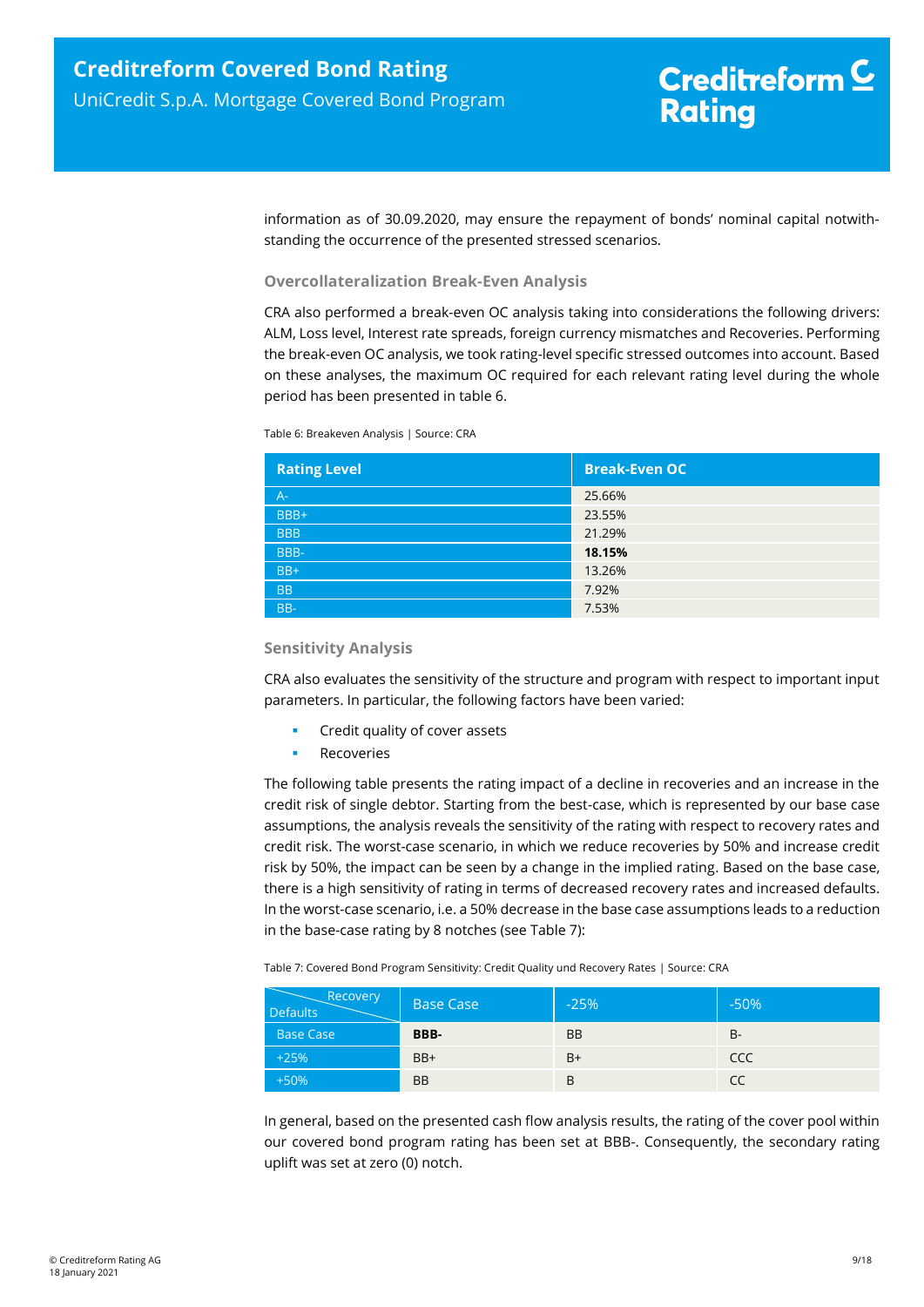However, it is worth mentioning that, the ongoing Covid-19 crisis could have a potential impact on the cover pool. It remains to be seen how serious the effects of the lockdown, among other things, will be. Should there be any changes to the cover pool and the issuer rating in the future, we will include them during our monitoring process.

## <span id="page-9-0"></span>**Counterparty Risk**

**Derivatives**

No derivatives in use at present.

## **Commingling**

Incoming cash flows generated from the cover pool will normally be transferred to the Issuer and will be forwarded to the covered bond holders according to the payment terms and conditions. Should the issuer become bankrupt, there is a risk ("commingling risk") that funds may not be returned and commingled with the insolvency estate of the issuer. In order to avoid such risk, the legal framework for OBG stipulates that the cover assets should be isolated from the general bankruptcy estate (insolvency-free assets) and the SPV has to organize the remaining liabilities of the issuer and has to fulfil payments at the time of their original contractual maturity, while the SPV will also be appointed to enforce the rights of the covered bond holders against the issuer in the bankruptcy proceedings.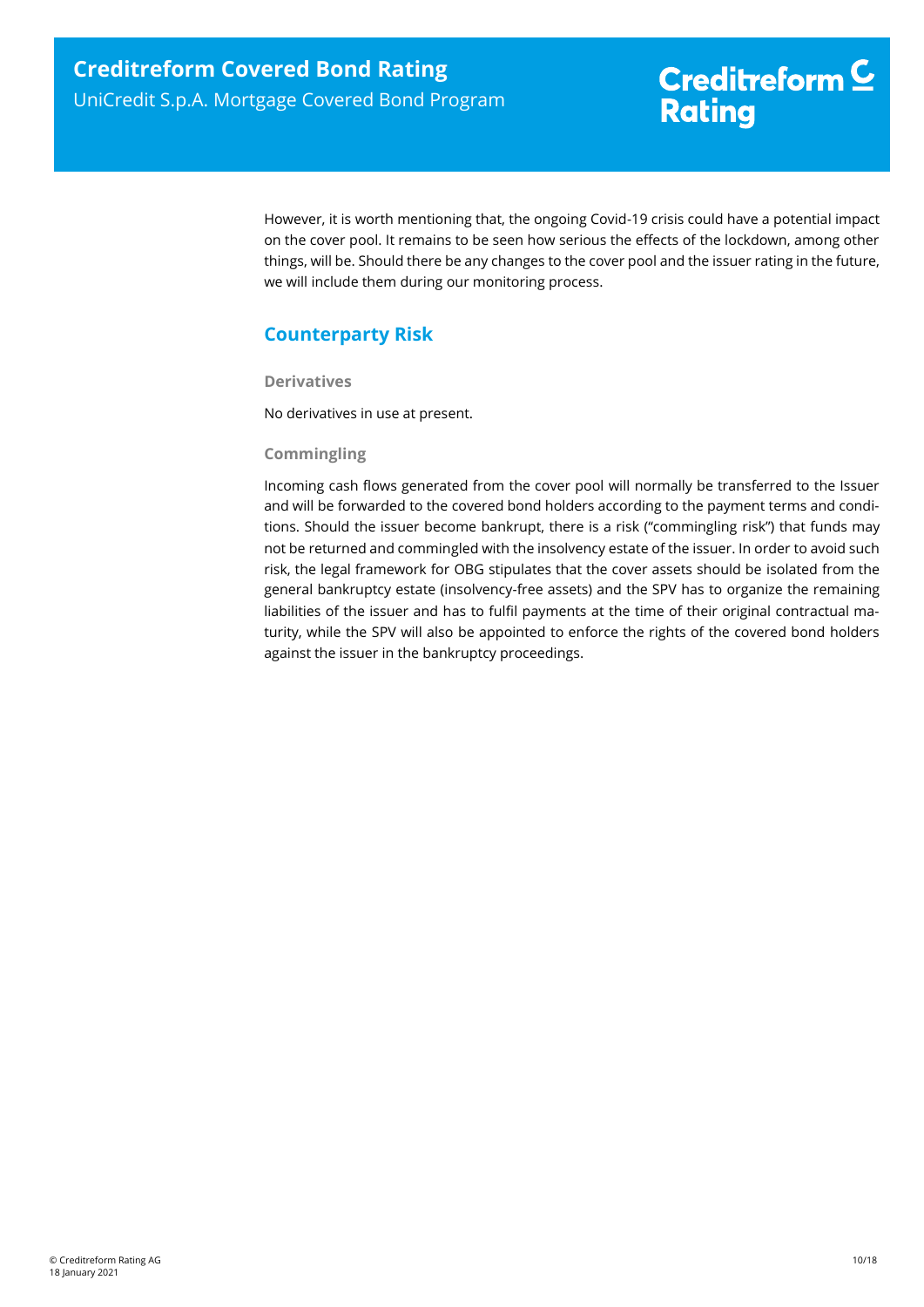## <span id="page-10-0"></span>**Appendix**

## **Rating History**

| <b>Event</b>          | <b>Rating Date</b> | <b>Publication Date</b> | <b>Result</b>       |
|-----------------------|--------------------|-------------------------|---------------------|
| <b>Initial Rating</b> | 11.02.2019         | 25.02.2019              | $A+$ / stable       |
| <b>Rating Update</b>  | 09.03.2020         | 13.03.2020              | $A+$ / stable       |
| Monitoring            | 24.03.2020         | 28.03.2020              | A+ / watch negative |
| <b>Rating Update</b>  | 18.01.2021         | 22.01.2021              | $A+$ / stable       |

## **Details Cover Pool**

Table 8: Characteristics of Cover Pool | Source: UniCredit

| <b>Characteristics</b>                       | <b>Value</b> |
|----------------------------------------------|--------------|
| Cover Pool Volume                            | EUR 28,713 m |
| <b>Covered Bonds Outstanding</b>             | EUR 23,750 m |
| <b>Substitute Assets</b>                     | EUR 1,773 m  |
| <b>Share Derivatives</b>                     | 0.00%        |
| Share Other                                  | 100.00%      |
| Substitute Assets breakdown by asset type    |              |
| Cash                                         | 100.00%      |
| Guaranteed by Supranational/Sovereign agency | 0.00%        |
| Central bank                                 | 0.00%        |
| Credit institutions                          | 0.00%        |
| Other                                        | 0.00%        |
| Substitute Assets breakdown by country       |              |
| Issuer country                               | 100.00%      |
| Eurozone                                     | 0.00%        |
| Rest European Union                          | 0.00%        |
| European Economic Area                       | 0.00%        |
| Switzerland                                  | 0.00%        |
| Australia                                    | 0.00%        |
| <b>Brazil</b>                                | 0.00%        |
| Canada                                       | 0.00%        |
| Japan                                        | 0.00%        |
| Korea                                        | 0.00%        |
| New Zealand                                  | 0.00%        |
| Singapore                                    | 0.00%        |
| US                                           | 0.00%        |
| Other                                        | 0.00%        |
| <b>Cover Pool Composition</b>                |              |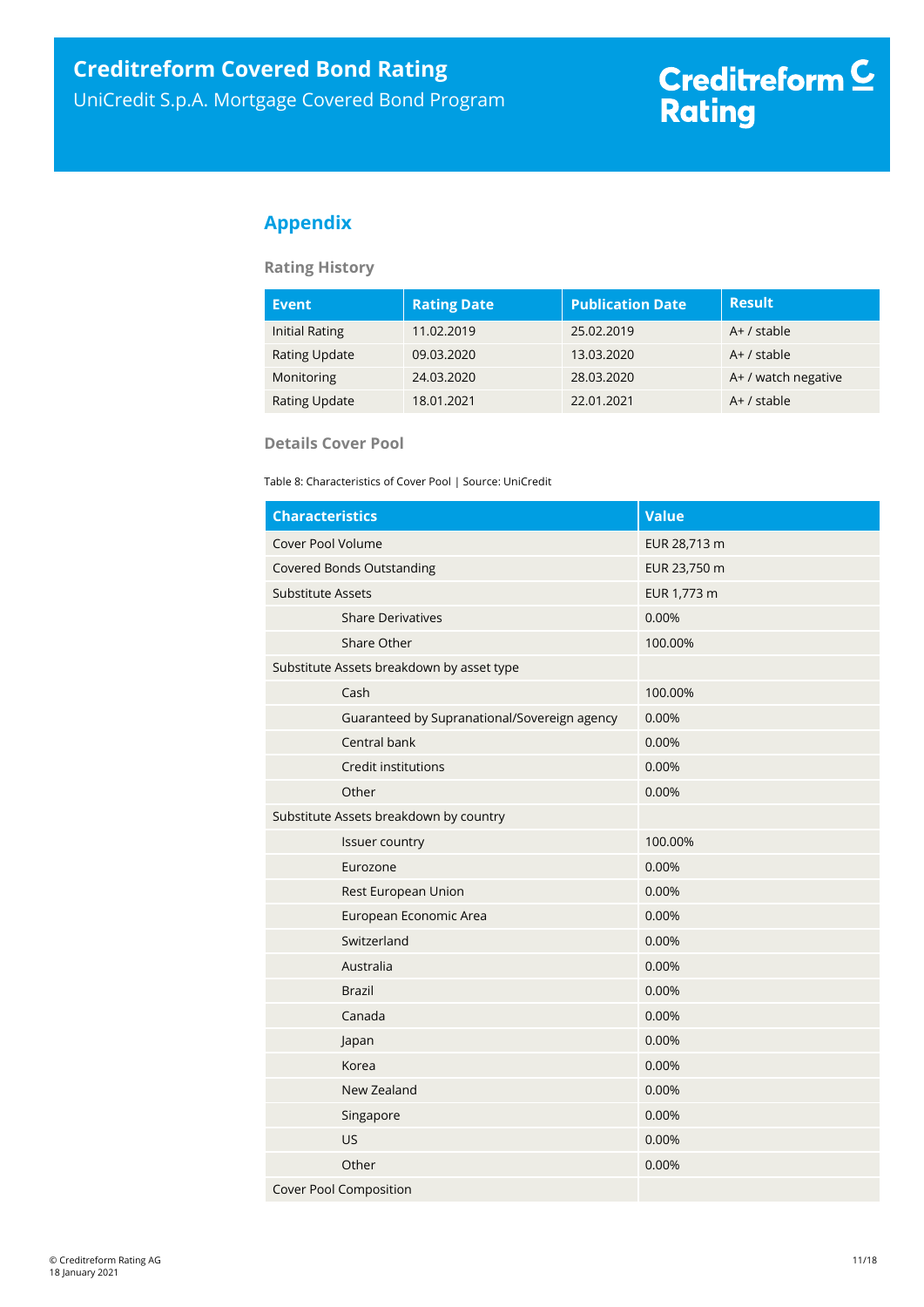## **Creditreform Covered Bond Rating**

UniCredit S.p.A. Mortgage Covered Bond Program

# Creditreform <mark>C</mark><br>Rating

| Mortgages                         | 93.83%           |
|-----------------------------------|------------------|
| <b>Total Substitute Assets</b>    | 6.17%            |
| Other / Derivatives               | 0.00%            |
| Number of Debtors                 | <b>NR</b>        |
| Distribution by property use      |                  |
| Residential                       | 96.89%           |
| Commercial                        | 3.11%            |
| Other                             | 0.00%            |
| Distribution by Residential type  |                  |
| Occupied (main home)              | 76.20%           |
| Second home                       | 23.80%           |
| Non-owner occupied                | 0.00%            |
| Agricultural                      | 0.00%            |
| Multi Family                      | 0.00%            |
| Other                             | 0.00%            |
| Distribution by Commercial type   |                  |
| Retail                            | 7.34%            |
| Office                            | 3.50%            |
| Hotel                             | 0.00%            |
| Shopping center                   | 11.12%           |
| Industry                          | 0.00%            |
| Land                              | 3.69%            |
| Other                             | 74.36%           |
| Average asset value (Residential) | <b>EUR 75 k</b>  |
| Average asset value (Commercial)  | <b>EUR 161 k</b> |
| Share Non-Performing Loans        | 0.81%            |
| Share of 10 biggest debtors       | 0.45%            |
| WA Maturity (months)              | 203.27           |
| WAL (months)                      | 99.60            |
| Distribution by Country (%)       |                  |
| Italy                             | 100.00           |
| Distribution by Region (%)        |                  |
| ABRUZZO                           | 0.98             |
| <b>BASILICATA</b>                 | 0.21             |
| <b>CALABRIA</b>                   | 0.70             |
| <b>CAMPANIA</b>                   | 4.62             |
| <b>EMILIA ROMAGNA</b>             | 9.13             |
| FRIULI VENEZIA GIULIA             | 2.04             |
| LAZIO                             | 16.04            |
| LIGURIA                           | 2.24             |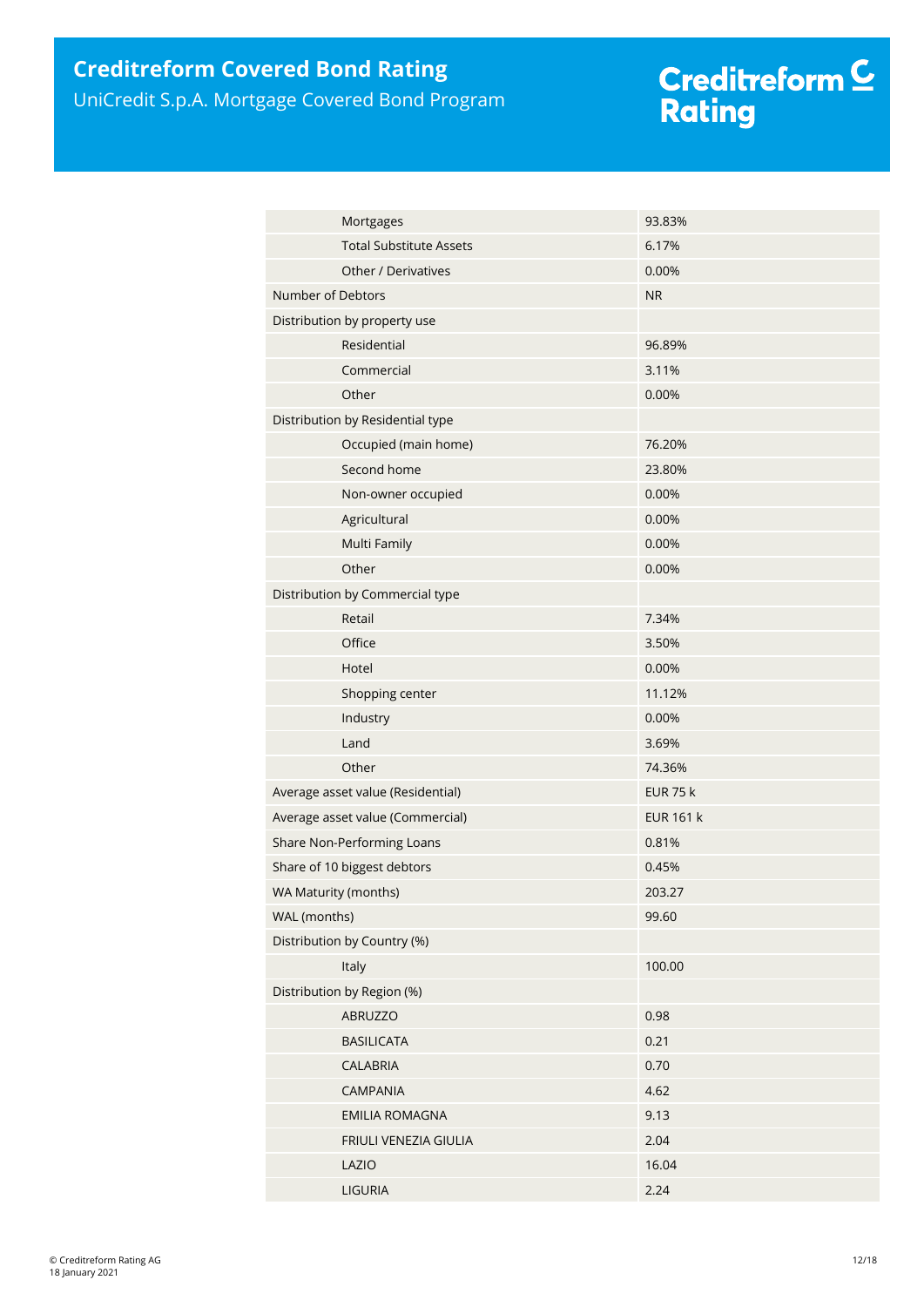## **Creditreform Covered Bond Rating**

UniCredit S.p.A. Mortgage Covered Bond Program

# Creditreform <mark>C</mark><br>Rating

| <b>LOMBARDIA</b>     | 19.88 |
|----------------------|-------|
| <b>MARCHE</b>        | 1.68  |
| <b>MOLISE</b>        | 0.26  |
| <b>PIEMONTE</b>      | 9.84  |
| <b>PUGLIA</b>        | 4.68  |
| SARDEGNA             | 1.23  |
| <b>SICILIA</b>       | 9.02  |
| <b>TOSCANA</b>       | 4.68  |
| TRENTINO ALTO ADIGE  | 1.18  |
| <b>UMBRIA</b>        | 2.01  |
| <b>VALLE D'AOSTA</b> | 0.24  |
| <b>VENETO</b>        | 9.34  |

Table 9: Participant counterparties | Source: UniCredit

| . Role'       | Name             | <b>Legal Entity Identifier</b> |
|---------------|------------------|--------------------------------|
| <b>Issuer</b> | UniCredit S.p.A. | 549300TRUWO2CD2G5692           |
| Servicer      | UniCredit S.p.A. | 549300TRUWO2CD2G5692           |
| Account Bank  | HSBC Plc         | MP6I5ZYZBEU3UXPYFY54           |

Figure 6: Arrears Distribution | Source: UniCredit

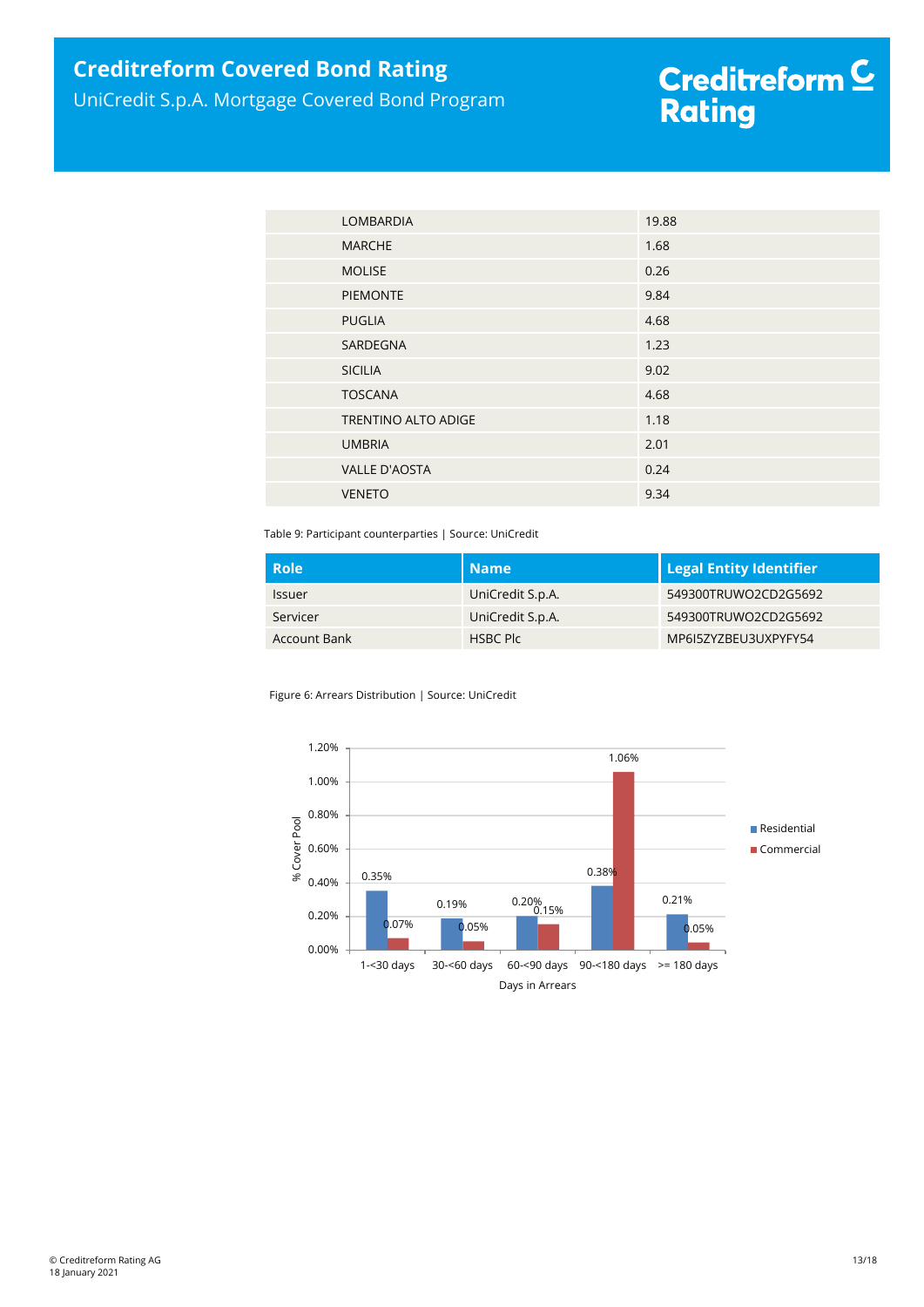# Creditreform<sup>C</sup> **Rating**

Figure 7: Program currency mismatches | Source: UniCredit



Figure 8: Unindexed LTV breakdown - residential pool | Source: UniCredit



#### Figure 9: Unindexed LTV breakdown - commercial pool | Source: UniCredit

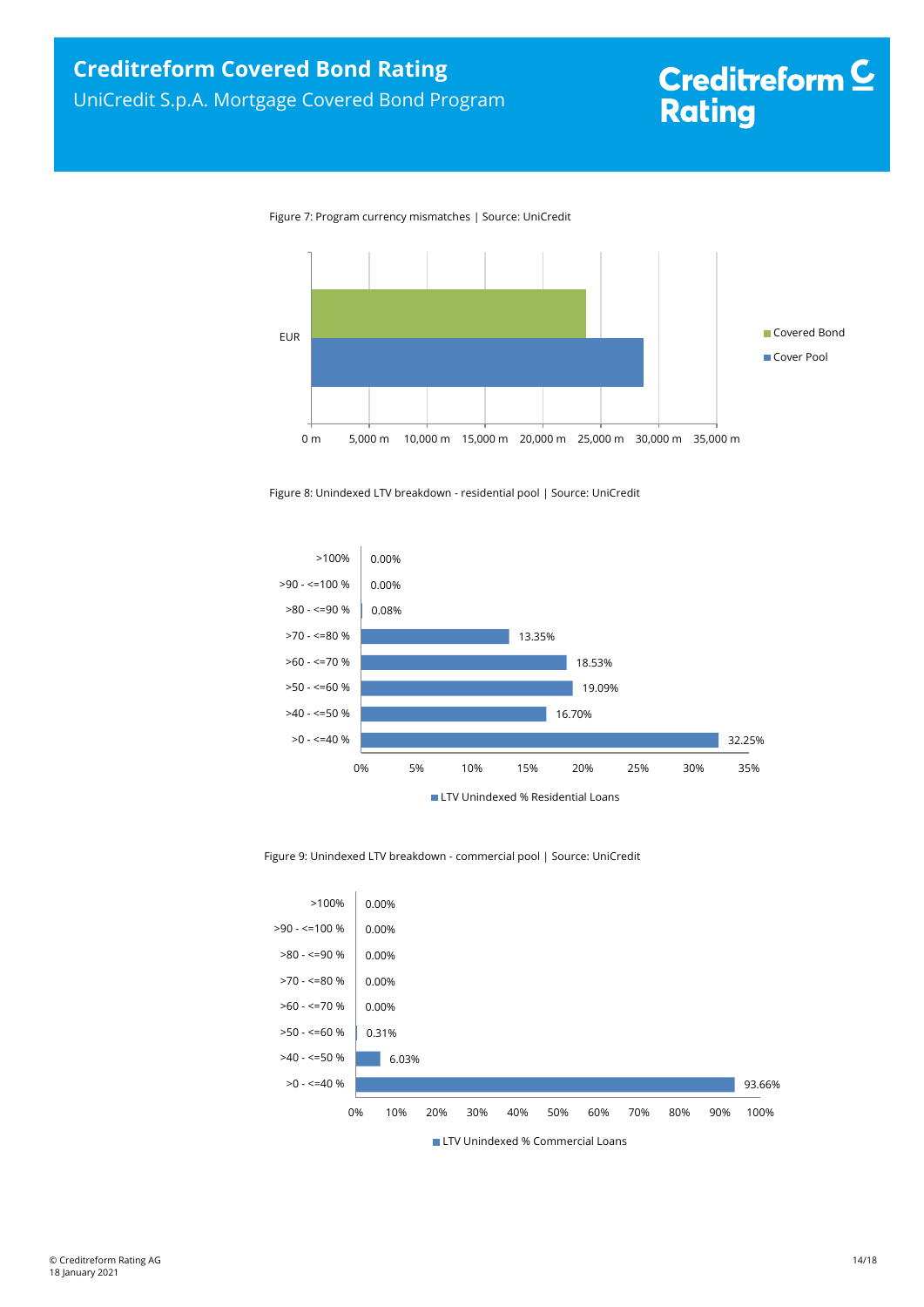## **Key Source of Information**

#### **Documents (Date: 30.09.2020)**

#### Issuer

- Audited consolidated annual reports of UniCredit SpA (Group) 2016-2019
- Final Rating Update of the issuer as of 01.10.2020
- Miscellaneous Investor Relations Information and Press releases
- Peergroup-Data und other data from the CRA/ eValueRate databank

Covered Bond and Cover Pool

- HTT Reporting from UniCredit as of 30.09.2020
- Base Prospectus of UniCredit covered Bonds program dated 09.06.2020
- Market data Mortgage Covered Bond Program

#### **Regulatory and Legal Disclosures**

Creditreform Rating AG was neither commissioned by the rating object nor by any other third parties for the rating. The analysis took place on a voluntary basis by Creditreform Rating AG and is to be described in the regulatory sense as an unsolicited rating. The rating was conducted on the basis of Creditreform Rating's ["Covered Bond Ratings" methodology \(v1.0, July 2017\)](https://creditreform-rating.de/en/about-us/regulatory-requirements.html?file=files/content/downloads/Externes%20Rating/Regulatorische%20Anforderungen/EN/Ratingmethodiken%20EN/Rating%20Methodology%20Covered%20Bonds.pdf) and ["Technical Documentation Portfolio Loss Distributions" \(v.1.0, July 2018\)](https://creditreform-rating.de/en/about-us/regulatory-requirements.html?file=files/content/downloads/Externes%20Rating/Regulatorische%20Anforderungen/EN/Ratingmethodiken%20EN/Technical%20Documentation%20Portfolio%20Loss%20Distributions.pdf) in conjunction with Creditreform`s basic document ["Rating Criteria and Definitions" \(v1.3, January 2018\).](https://creditreform-rating.de/en/about-us/regulatory-requirements.html?file=files/content/downloads/Externes%20Rating/Regulatorische%20Anforderungen/EN/Ratingmethodiken%20EN/CRAG%20Rating%20Criteria%20and%20Definitions.pdf) On the subject of ESG (environment, social and governance), Creditreform Rating AG has published the basic document ["The Impact of ESG Factors on Credit Ratings" \(March 2020\)](https://creditreform-rating.de/en/about-us/regulatory-requirements.html?file=files/content/downloads/Externes%20Rating/Regulatorische%20Anforderungen/EN/Ratingmethodiken%20EN/The%20Impact%20of%20ESG%20Factors%20on%20Credit%20Ratings.pdf).

| <b>Unsolicited Credit Rating</b>                       |               |  |  |
|--------------------------------------------------------|---------------|--|--|
| With Rated Entity or Related Third Party Participation | NO.           |  |  |
| With Access to Internal Documents                      | <b>NO</b>     |  |  |
| With Access to Management                              | <sub>NO</sub> |  |  |

The rating is based on publicly available information and internal evaluation methods for the rated bank and program. The issuer's quantitative analysis is based mainly on the latest annual accounts, interim reports, other information of the bank pertaining to investor relations, and key figures calculated by CRA/ eValueRate subject to a peer group analysis of 24 competing institutes. The cover pool's quantitative analysis for the rated Covered Bond Program was based on the "Harmonised Transparency Template" (HTT) published by the UniCredit.

A complete description of Creditreform Rating´s rating methodologies and Creditreform`s basic document "Rating Criteria and Definitions" is published on the following internet page:

#### [www.creditreform-rating.de/](http://www.creditreform-rating.de/)en/regulatory-requirements/

This rating was carried out by analysts AFM Kamruzzaman (Analyst) and Qinghang Lin (Analyst) both based in Neuss/Germany. On 18.01.2021, the rating was presented to the rating committee by the analysts and adopted in a resolution. The function of Person Approving Credit Ratings (PAC) was performed by Stephan Giebler (Senior Analyst).

On 18.01.2021, the rating result was communicated to UniCredit, and the preliminary rating report was made available. The Issuer and all relevant parties examined the rating report prior to publication and were given at least one full working day to appeal the rating committee decision and provide additional information. The rating decision was not amended following this examination.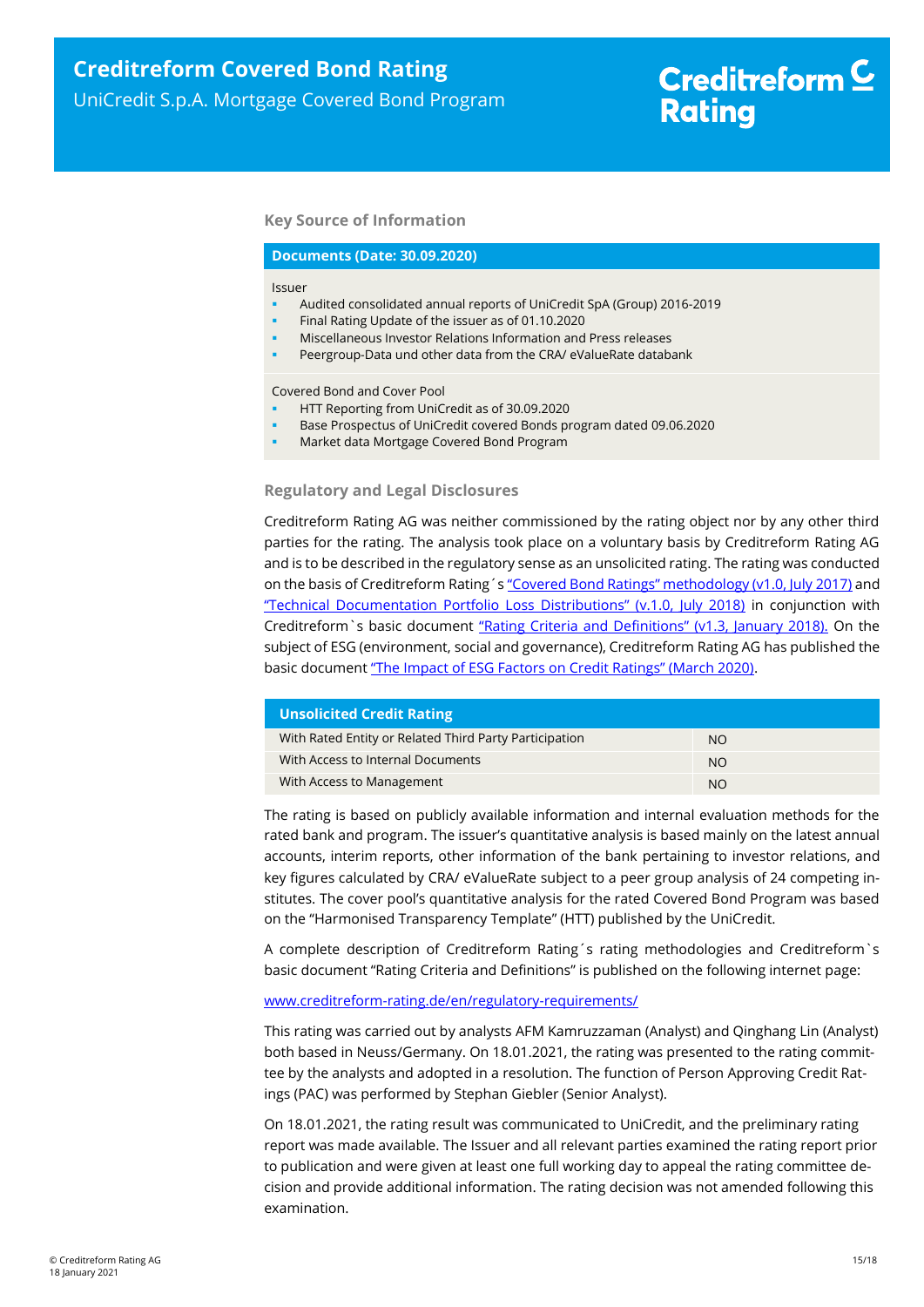The rating is subject to one-year monitoring from the creation date (see cover sheet). Within this period, the rating can be updated. After one year at the latest, a follow-up is required to maintain the validity of the rating.

In 2011 Creditreform Rating AG was registered within the European Union according to EU Regulation 1060/2009 (CRA-Regulation). Based on the registration Creditreform Rating AG (CRA) is permitted to issue credit ratings within the EU and is bound to comply with the provisions of the CRA-Regulation.

## **Endorsement**

Creditreform Rating did not endorse the rating according Article 4 (3), CRA-Regulation.

## **Conflict of Interests**

No conflicts of interest were identified during the rating process that might influence the analyses and judgements of the rating analysts involved or any other natural person whose services are placed at the disposal or under the control of Creditreform Rating AG and who are directly involved in credit rating activities or approving credit ratings and rating outlooks.

In the event of provision of ancillary services to the rated entity, CRA will disclose all ancillary services in the credit rating report.

## **Rules on the Presentation of Credit Ratings and Rating Outlooks**

The approval of credit ratings and rating outlooks follows our internal policies and procedures. In line with our policy "Rating Committee," all credit ratings and rating outlooks are approved by a rating committee based on the principle of unanimity.

To prepare this credit rating, CRA has used following substantially material sources:

- 1. Transaction structure and participants
- 2. Transaction documents
- 3. Issuing documents
- 4. Other rating relevant documentation

There are no other attributes and limitations of the credit rating or rating outlook other than displayed on the CRA website. Furthermore, CRA considers satisfactory the quality and extent of information available on the rated entity. In regard to the rated entity, Creditreform Rating AG regarded available historical data as sufficient.

Between the disclosure of the credit rating to the rated entity and the public disclosure no amendments were made to the credit rating.

The rating report and/or Press release indicate the principal methodology or version of methodology that was used in determining the rating, with a reference to its comprehensive description.

In cases where the credit rating is based on more than one methodology, or where reference only to the principal methodology might cause investors to overlook other important aspects of the credit rating, including any significant adjustments and deviations, Creditreform Rating AG explains this fact in the credit rating and indicates how the different methodologies and other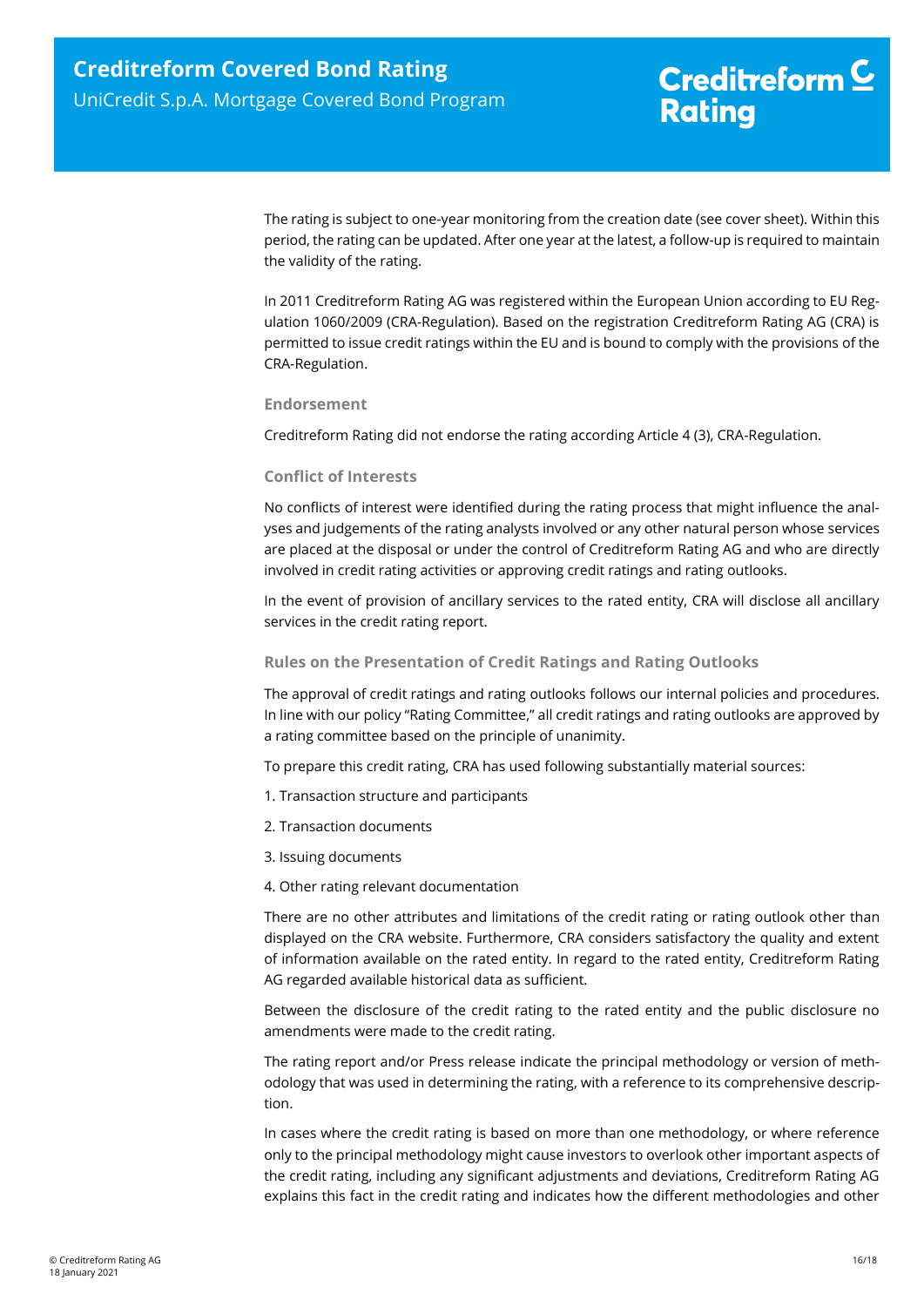aspects are taken into account in the credit rating. This information is integrated in the credit rating report.

The meaning of each rating category, the definition of default or recovery, and any appropriate risk warning, including a sensitivity analysis of the relevant key rating assumptions, such as mathematical or correlation assumptions, accompanied by worst-case scenario credit ratings as well as best-case scenario credit ratings, are explained.

The date at which the credit rating was released for distribution for the first time and when it was last updated including any rating outlooks, is indicated clearly and prominently in the rating report and/or Press Release as a "Rating action"; first release is indicated as "initial rating", other updates are indicated as an "update", "upgrade or downgrade", "not rated", "confirmed", "selective default" or "default".

In the case of a rating outlook, the time horizon is provided during which a change in the credit rating is expected. This information is available within the rating report and/or Press Release.

In accordance to Article 11 (2) EU-Regulation (EC) No 1060/2009 registered or certified credit rating agency shall make available in a central repository established by ESMA information on its historical performance data, including the ratings transition frequency, and information about credit ratings issued in the past and on their changes. Requested data are available at the ESMA website: [https://cerep.esma.europa.eu/cerep-web/statistics/defaults.xhtml.](https://cerep.esma.europa.eu/cerep-web/statistics/defaults.xhtml)

An explanatory statement of the meaning of Creditreform`s default rates are available in the credit rating methodologies disclosed on the website.

#### **Disclaimer**

Any rating performed by Creditreform Rating AG is subject to the Creditreform Rating AG Code of Conduct which has been published on the web pages of Creditreform Rating AG. In this Code of Conduct, Creditreform Rating AG commits itself – systematically and with due diligence – to establish its independent and objective opinion as to the sustainability, risks and opportunities concerning the enterprise or the issue under review.

Future events are uncertain, and forecasts are necessarily based on assessments and assumptions. This rating is therefore no statement of fact, but an opinion. For this reason, Creditreform Rating AG cannot be held liable for the consequences of decisions made on the basis of any of their ratings. Neither should these ratings be construed as recommendations for investors, buyers or sellers. They should only be used by market participants (entrepreneurs, bankers, investors etc.) as one factor among others when arriving at corporate or investment decisions. Ratings are not meant to be used as substitutes for one's own research, inquiries and assessments.

We have assumed that the documents and information made available to us by the client are complete and accurate and that the copies provided to us represent the full and unchanged contents of the original documents. Creditreform Rating AG assumes no responsibility for the true and fair representation of the original information.

This report is protected by copyright. Any commercial use is prohibited without prior written permission from Creditreform Rating AG. Only the full report may be published in order to prevent distortion of the report's overall assessment. Excerpts may only be used with the express consent of Creditreform Rating AG. Publication of the report without the consent of Creditreform Rating AG is prohibited. Only ratings published on the Creditreform Rating AG web pages remain valid.